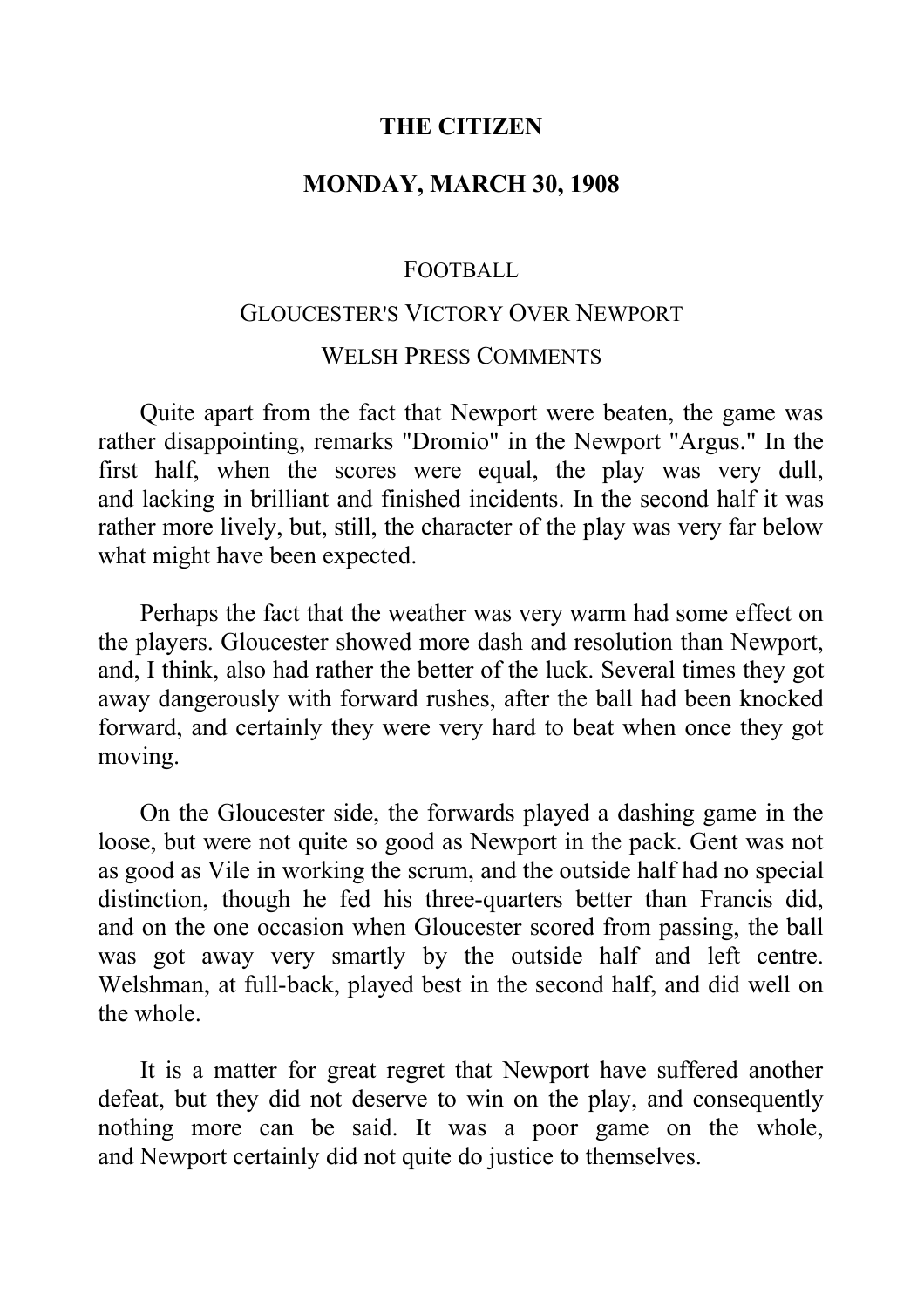Apart from the merits and demerits of Saturday's encounter, there was one pathetic feature of the meeting (remarks the "Western Mail."). That old and vivacious three-quarter, known not only to the 'Cestrians, but to the Rugby world, as "Whacker" Smith, had intended to make the engagement his exit from the game. "Whacker" had done eleven seasons for Gloucester. He made his entry against Newport in 1897, and he was anxious to finish in a battle (and a win) against the same club. But misfortune ruled otherwise. He was badly crocked whilst playing against Cheltenham on the previous Saturday, and had to be content with a seat inside the ropes and watch his comrades beat the Usksiders by six points.

Both teams were much below their old-time form. It had been hoped that Newport would go on in the improvement which they showed when they drew level with Cardiff on the Cardiff Arms Park on March 7. But the team was sadly out of joint on Saturday. The Uskside forwards did excellently well. At least, they were as good as the Gloucester pack. In the early stages they were a good deal better.

Burt, at full-back, was successful in the matter of excellent fielding and touch-finding. Why, however, he did not cut off F. Smith, the Gloucester left wing, who, by a one man sprint, scored the first try, needs some explanation. He cannot well be held to blame for allowing Hudson to score the second try, as he had a long way to go to outflank that attack, and Hudson, as most people know, is a slippery man when fairly off.

On the Gloucester side the forwards had a lot of sterling help from Berry, who is built on sturdy lines, and he broke away in this game very cleverly. In the opening bouts Gloucester were very slack in tackling, and if Newport had really pressed their attack home for all they were worth they might have crossed with a try or two. As the game progressed the 'Cestrians put more grit into their work, and sometimes their vigour was very pronounced. But there was very little clean, masterful work. Gloucester won because they were able to turn to the more clever advantage the opportunities which came to them.